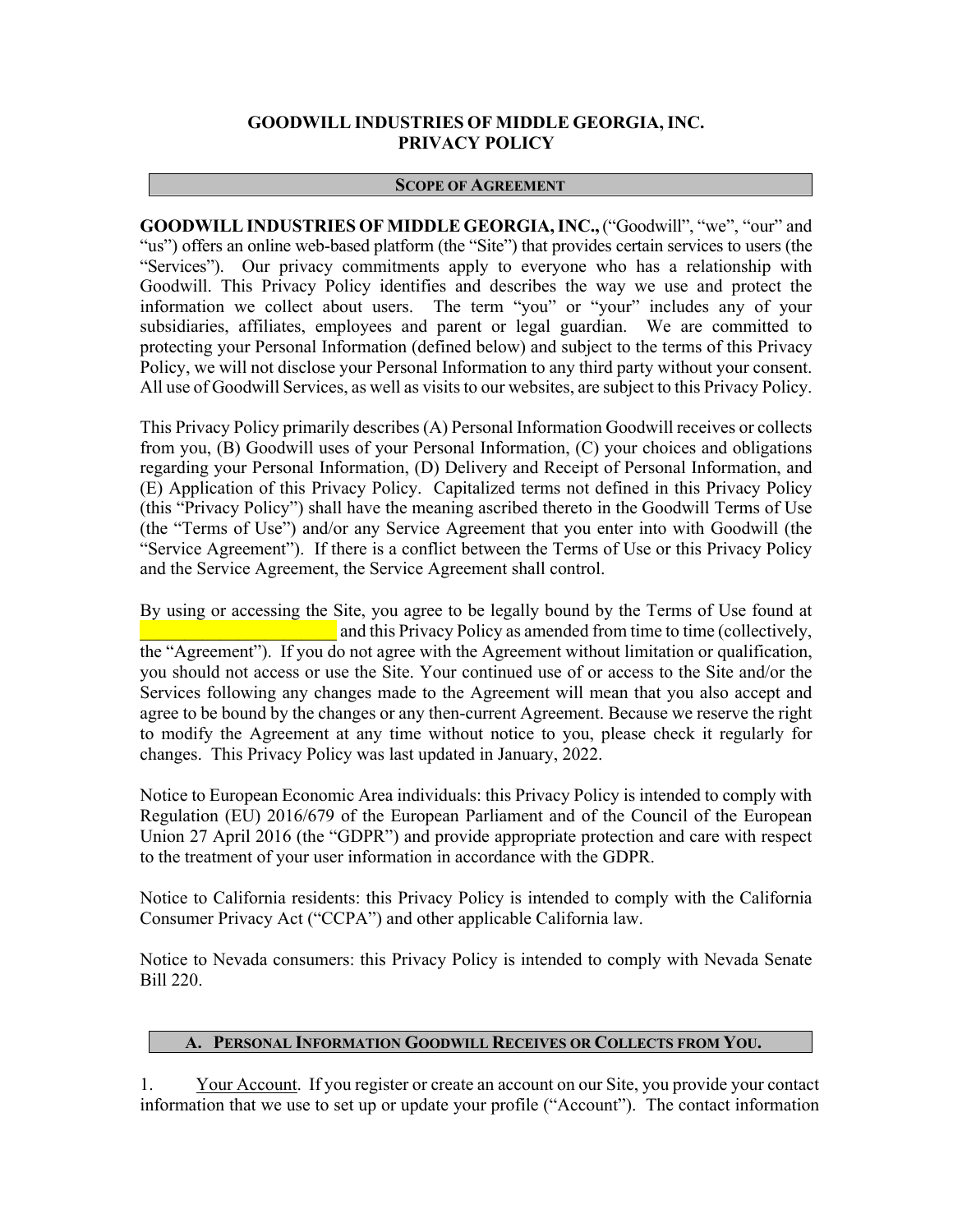may include without limitation your name, postal address, email address, website address, telephone number, and facsimile number (collectively, your "Contact Information"). You may also provide access credentials that we will use for security purposes, such as to authenticate your identity or the identity of your device (e.g., smart phone, computer, tablet computer, etc.) each time you visit or log into the Site, including information that identifies one or more of the following: a user name, a password, a personal identification number (PIN) and/or responses to security questions (collectively, your "Access Credentials").

2. If You Create a Profile. If you set up an Account, you generally will provide information that Goodwill will use to create your user profile ("Profile"). Your Profile may include some or all of your Contact Information as well as other information associated with your Account, your usage history (e.g., frequency of access, web pages accessed, duration of access, etc.), course history (e.g., classes taken, progress, courses completed, certifications earned, etc.) reviews, messages, download history, etc. Your Profile may also include context information that identifies one or more of the following: your gender, primary or secondary languages, date of birth, profession or trade, employer, permission regarding your device location accuracy, etc. (collectively, "Context Information").

3. When You Provide Subscriber Content. Additionally, you may provide to the Site certain Subscriber Content as such term is defined in the Terms of Use. For example, a Subscriber may upload Subscriber Content that includes without limitation reviews, custom course content, communications with us, email messages, comments, etc.

4. Personal Information. Your Profile, Subscriber Content and any portions thereof (e.g., including Contact Information, Access Credentials, etc.) are hereinafter individually or collectively be referred to as "Personal Information." Goodwill may use your Personal Information to verify your identity in order to provide the Services and/or access to the Site. Goodwill will not permit your Profile or Contact Information to be made publicly accessible. However, Goodwill expressly reserves the right to de-identify your Subscriber Content, Profile and/or Contact Information and may make such de-identified information public.

5. Device Information. When you use or access the Site, we may collect information associated with the device from which you are communicating such as your wireless mobile device, tablet computer, laptop computer, desktop computer, or the like. Such device information may identify the make and model of your device; the type or version of your operating system; unique device identifier(s), an Internet Protocol (IP) address, a media access control (MAC) address, or information associated with your service provider or mobile carrier.

6. Usage Information. When you use the Services, we may automatically collect or store certain Personal Information regarding your usage patterns or habits, such as:

- a) Details of which Services you use and how often you use them, including application names, access point names (APNs), or packet data networks (PDNs).
- b) Information associated with your communication habits with the Site that identifies occasions when you visit the Site, web pages visited, reviews, messages, Goodwill Content downloaded, network addresses or telephone numbers, time or date of access, bandwidth used, or routing information associated with your communications.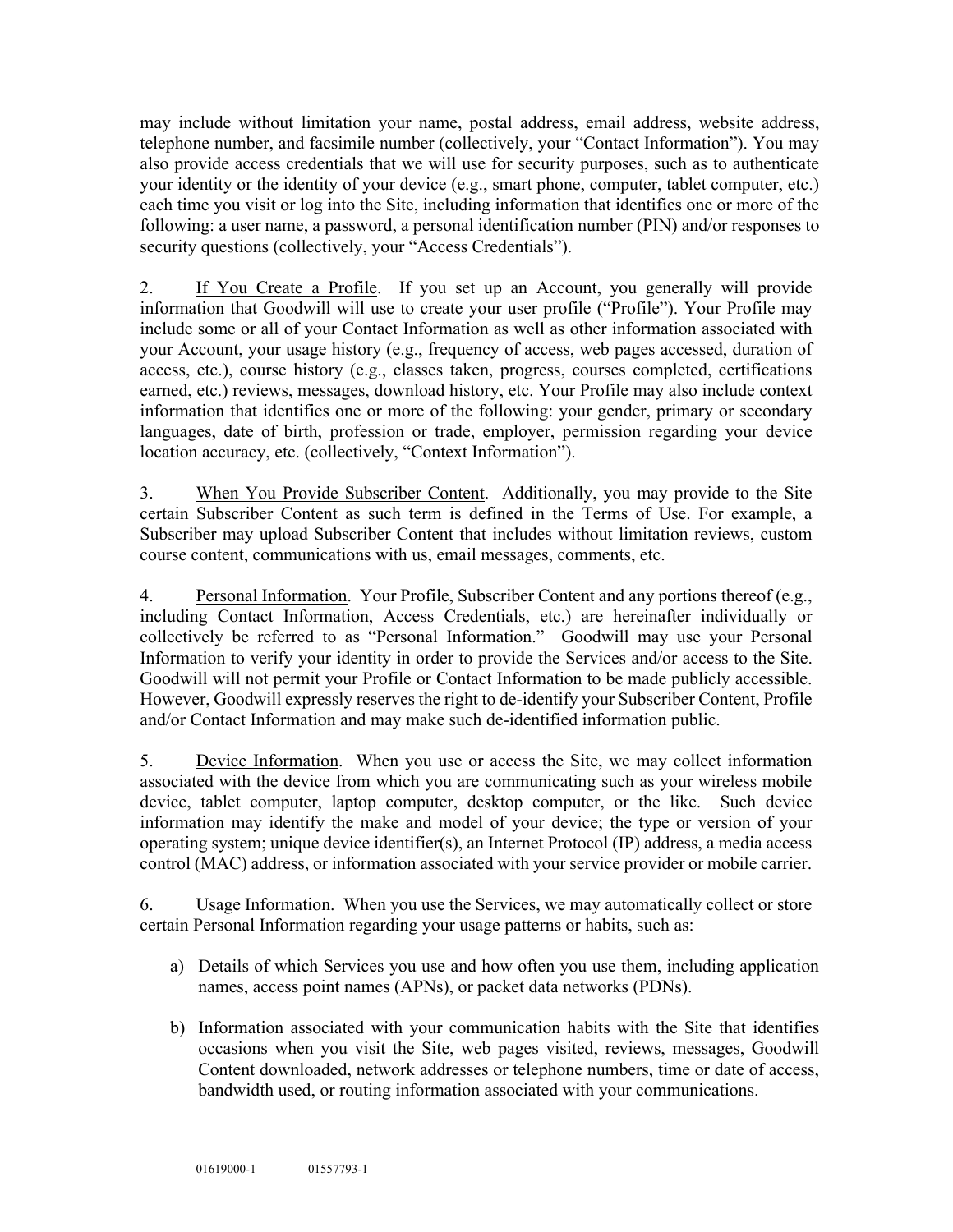- c) Information regarding reviews, web pages visited, purchases of goods or services, promotional materials, savings, discounts offers, uniform resource locators (URLs) relating thereto; time, date, or bandwidth of browsing session; type of Goodwill Content accessed (text, video, audio, or images), etc.
- d) Device or communication performance information such as the type or version of browser, browser protocols, data rates, or information identifying quality of service exhibited during a session, dropped communications, etc.

7. Location Information.When you access the Services, we may collect and process information about your device's actual location using Global Positioning System (GPS) signals sent by your device, from a third party location service, or from terrestrial network signals that identify via which network device, cell, Wi-Fi access point, network address, etc. your device is communicating.

8. Cookies/Beacons. We may collect and store information when you access the Services, and this may include sending one or more cookies or anonymous identifiers to your device. We may also use cookies and anonymous identifiers when you interact with the Services we offer to or other services from our partners, such as advertising services. We may use web beacons (also known as web bugs, clear Graphics Interface Format pixel (or "clear GIFs"), 1 x 1 pixel, etc.) in combination with cookies or other Site functions to understand how you interact with the Site or Services (e.g., Site webpages, advertising content, etc.), or perform web analytics or other administrative functions. Beacons do not collect Personal Information.

Goodwill has two primary uses for its cookies. First, we use them to specify unique preferences. For example, you may be recognized and automatically logged in when you arrive at our site or when ordering products and services through our Web site, after your initial registration, your preferences pertaining to shipping and billing locations are remembered by our system. This way you do not have to tell us over and over again where you want your products sent. Secondly, we use cookies to track user trends and patterns. This helps us better understand and improve areas of our web site that our users find valuable. While both of these activities depend on the use of a "cookie," visitors to https://www.goodwillworks.org/ always have the option of disabling cookies via their browser preferences.

Most browsers are initially set up to accept cookies. You can reset your browser to refuse all cookies or indicate when a cookie is being sent. However, note that some parts of the https://www.goodwillworks.org/ Web site may not function properly if you refuse cookies.

9. Other Data and Changes to this Privacy Policy. We may also require other information for tracking or verifying compliance with our policies, abiding by federal, state and local laws and for editorial and feedback solicitation purposes. In addition, from time to time, we may use your Personal Information for new, unanticipated uses, such as notification of new services, announcements and general communications. If our information practices materially change at some time in the future, we will post such change to the Site before we use your Personal Information for these new purposes, in accordance with the paragraph captioned "Agreement and Updates" above.

10. Your Consent.By registering or updating your Account, using or accessing the Site or Services, and/or creating or updating your Profile, you are voluntarily and unconditionally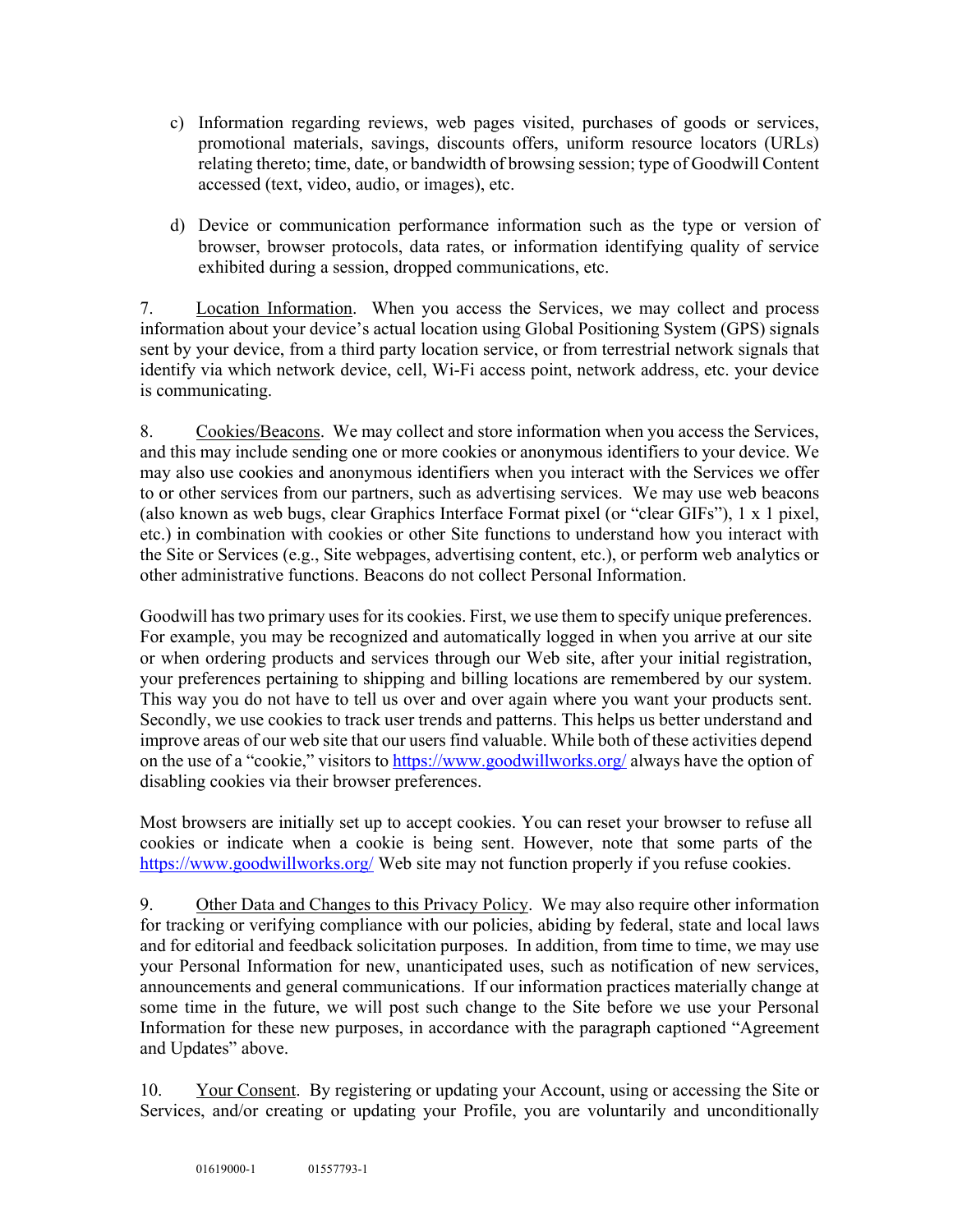accepting the terms and conditions of the Terms of Use and this Privacy Policy and are freely accepting and agreeing to our use of your Personal Information in accordance with this Privacy Policy. You further acknowledge and agree that your access or use of the Site or the Services, or providing your Personal Information to us, including any information deemed "sensitive" by applicable law, is entirely voluntary on your part.

## **B. GOODWILL USES OF YOUR PERSONAL INFORMATION.**

1. Our Internal Use.We use your Personal Information for our own internal purposes including providing the Services to you, improving the Services, and recording and analyzing how and the amount to which Visitors and Subscribers use the Services.

2. Creating De-identified Personal Information. We may encode or obfuscate your Personal Information to create de-identified Personal Information that removes any information that enables a Subscriber or Visitor to be identified. We may use the de-identified Personal Information for our own internal purposes, for data aggregation, performance monitoring, statistical compilations and analytics, and/or when providing Services to you.

3. Our Communications to You.We may communicate with you through email, text messages (e.g., using an Instant Message (IM) protocol, a short message service (SMS) protocol, or some other message protocol, notices of promotions, and notices posted via the Site.

We may also, from time to time, send you communications to inform you about how to best use the Services, new features or functionality of the Site, security warnings, planned Service disruptions, or promotional and advertising content. Furthermore, we may send to your device new versions or updates to the Site, software patches or scripts (e.g., to improve security, performance, etc.), and new security enhancements.

4. Your Communications to Us or Others through the Site. Many communications that you initiate through the Site, including registering for the Site and uploading Subscriber Content may include your Personal Information, including without limitation your name, your email address, your phone number, etc. Communications you initiate may also provide the recipient with aggregate information about you (such as names, email addresses, and location information).

5. No Communications with other Visitors or Subscribers. Goodwill will not share your Personal Information with other Visitors, Subscribers, or with any other third party. However, Goodwill reserves the right to analyze such Personal Information in order to provide its Services to you and improve its Services. Goodwill may also encode or obfuscate the Personal Information to create de-identified personal information for data aggregation, performance analytics, comparative analysis, or statistical compilations. Goodwill creation of such deidentified Personal Information prevents the identification of a Visitor or Subscriber, which enables certain Services to be provided to other Visitors or Subscribers based on the deidentified Personal Information. We, or a third party engaged by us, may use the de-identified personal information to perform aggregation and/or data analytics to assist us in improving our Services for you and other Subscribers.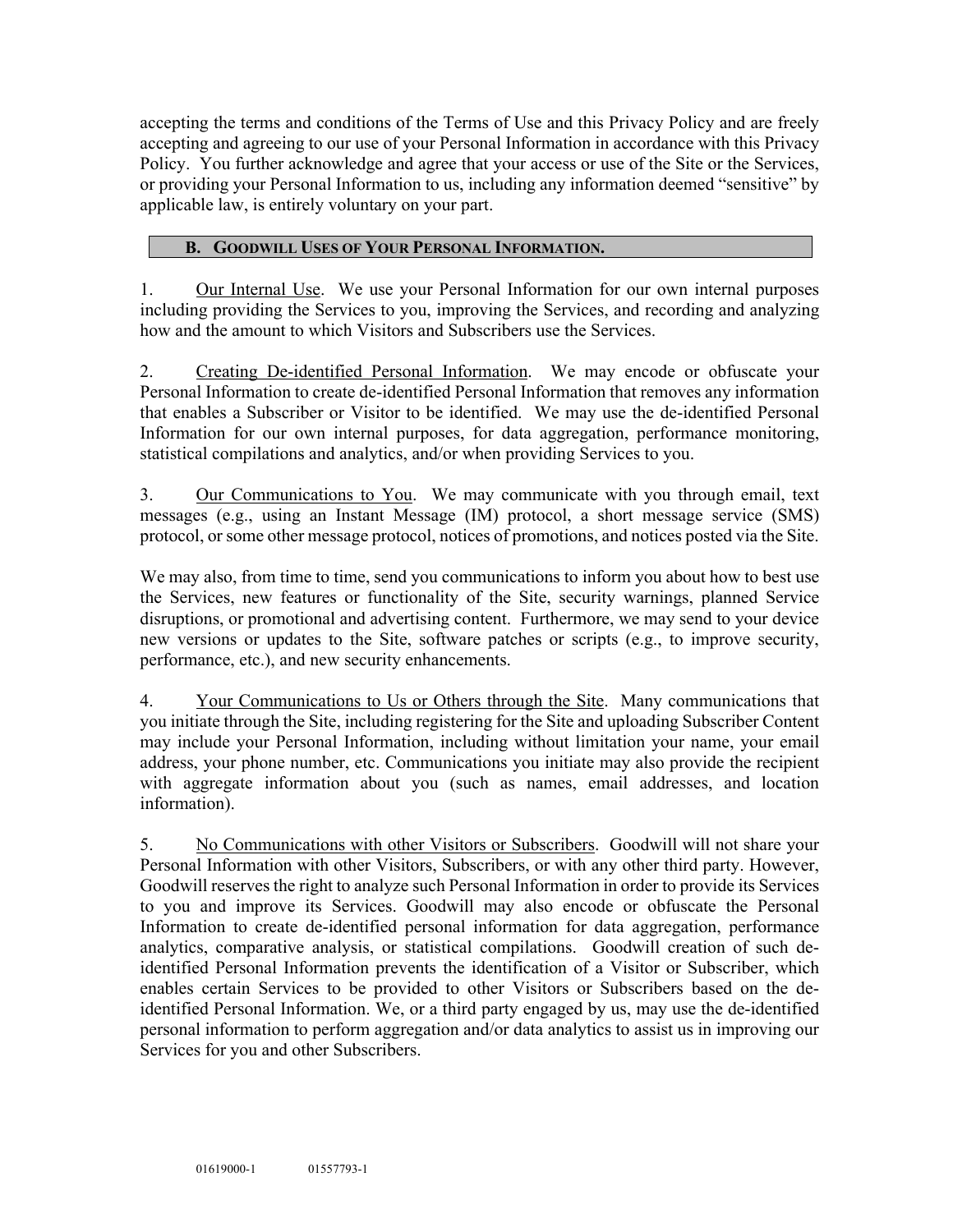6. Third Party Communications. We have the right to aggregate your Personal Information, deidentify it, and share it with third parties and use it in providing the Services. Otherwise, we do not share your Personal Information with any third parties, except as to the service provider(s) such as for hosting the Site. Except as specified to the contrary in paragraphs 7 –9 of this Section, we will not disclose your Personal Information that is generated or collected through your use of the Services without your consent or when carrying out your instructions (for example, to process your payment information).

7. Change in Control or Ownership of Goodwill. If Goodwill or any of its assets including without limitation the Site, or the Services are acquired or transferred by a third party, we will attempt to notify you so that you may make an informed decision about a new use (if any) of your Personal Information.

8. Communications in Case of Harm or Compliance with Applicable Law. We may disclose your Personal Information in special cases when we believe in good faith that such disclosure is necessary to identify, contact or bring legal action against someone who may be causing injury to or interference with (either intentionally or unintentionally) our rights or property or the rights or property of our members, Subscribers, or others. We also may disclose your Personal Information when we believe in good faith that the law, legal process or a lawful investigation requires it.

9. Security. We exercise great care in providing secure transmission of your Personal Information between your device and our servers or those of a third party. We also take great care to protect your Personal Information that is stored off-line. Your Personal Information is handled by Goodwill authorized personnel or third parties authorized by us (such as service providers that provide hosting services) that are subject to confidentiality obligations. Unfortunately, no data transmission over the Internet can be guaranteed to be secure, and we will not be held liable should a third party illegally obtain your Personal Information following Delivery (defined below) or prior to Receipt (defined below) of your Personal Information by Goodwill. While we work hard to protect your Personal Information, we cannot ensure and do not warrant the security of any Personal Information you transmit to or from us, and you do so at your own risk.

# **C. YOUR CHOICES AND OBLIGATIONS REGARDING YOUR PERSONAL INFORMATION.**

1. Rights to Access, Change, or Delete Your Personal Information.You may review or modify your Personal Information including your Profile, Contact Information, Access Credentials, or Context Information. To ensure that we can continue providing the Services, performing security functions (for example, authenticating your identity), and maintaining your Account, you are not permitted to delete certain Personal Information including your Contact Information, Access Credentials, device information and usage information.

2. Rights to Terminate and Delete Your Account.You may terminate your Site Account at any time. When you request to terminate your Account we will retain a copy of your Profile including your usage history unless you request that such information be deleted. If you request that such information be deleted, your Profile including your usage history will be deleted from the Site and from the Site servers. Because of the way we maintain the Site, such deletion may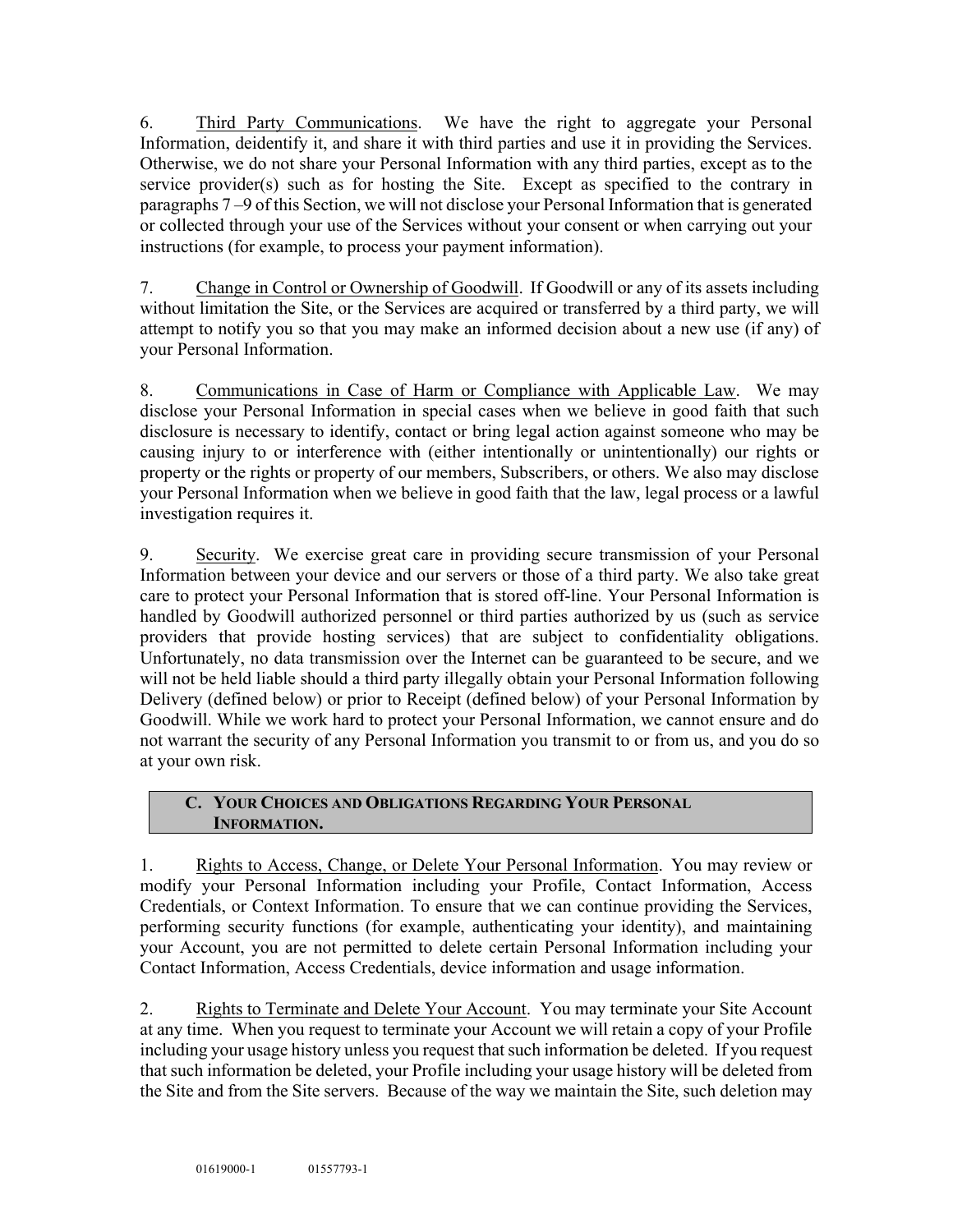not be immediate, and residual copies of your Profile (including your usage history) may remain on backup media for up to ninety (90) days. Notwithstanding the foregoing, Goodwill reserves the right to retain some or all of your Personal Information if, in our sole discretion, we determine that it is reasonably necessary to comply with applicable law, meet our legal obligations, comply with regulatory requirements, resolve disputes between Subscribers, prevent fraud and abuse, or enforce this Privacy Policy and the Terms of Use. Furthermore, Goodwill reserves the right to retain a copy of a de-identified version of your Profile and all Subscriber Content, including third party product data, for its own business purposes.

3. Your Obligations and Warranty.You have certain obligations under this Privacy Policy and in accordance with applicable law and regulations. Accordingly, you shall, at all times, abide by the terms and conditions of the Privacy Policy and the Terms of Use as they may be amended from time to time, as well as other policies of Goodwill, including the Service Agreement and also including respecting all intellectual property rights that may belong to third parties, such as trademarks or copyrights. You agree not to upload, copy or otherwise use or disseminate any information that may violate the rights of others including infringing or misappropriating any intellectual property rights of others, or which may be deemed to be injurious, defamatory, slanderous, libelous, untruthful, violent, offensive, racist, or xenophobic, or which may otherwise violate the purpose and spirit of the Site and its community of Visitors and Subscribers. You warrant that any information that you provide, post, or upload to the Site is (i) an original work by you or (ii) a work by someone other than you and from whom you have permission to provide such work to the Site. You agree not to provide any information to the Site that you are not authorized to provide. You further agree to keep your Access Credentials strictly confidential and to not share them with any unauthorized user or third party.

Any violation of your obligations, this Privacy Policy, or those set forth in the Terms of Use, the Service Agreement or elsewhere may lead to the restriction, suspension, or termination of your Account at the sole discretion of Goodwill.

4. Policy Toward Children.THE SITE AND THE SERVICES ARE NOT A WEBSITE OR ONLINE SERVICE THAT IS DIRECTED TOWARD CHILDREN UNDER THIRTEEN (13) YEARS OF AGE WITHIN THE MEANING OF THE CHILDREN'S ONLINE PRIVACY PROTECTION ACT OF 1998 (COPPA), and no Services or Goodwill Content are directed to persons under the age of thirteen (13) (the "Minimum Age").

If you become aware that your child has provided us with Personal Information without your consent, please contact us. We do not knowingly collect Personal Information from children below the Minimum Age. If we become aware that a child under the Minimum Age has provided us with Personal Information, we will take steps to promptly remove such Personal Information and terminate the Account associated with the child.

5. California Privacy Rights. California Civil Code Section 1798.83 entitles California users to request information concerning the disclosure of certain personal information to third parties for the third parties' direct marketing purposes. California users who wish to request further information in compliance with this law may contact us as specified in the section above.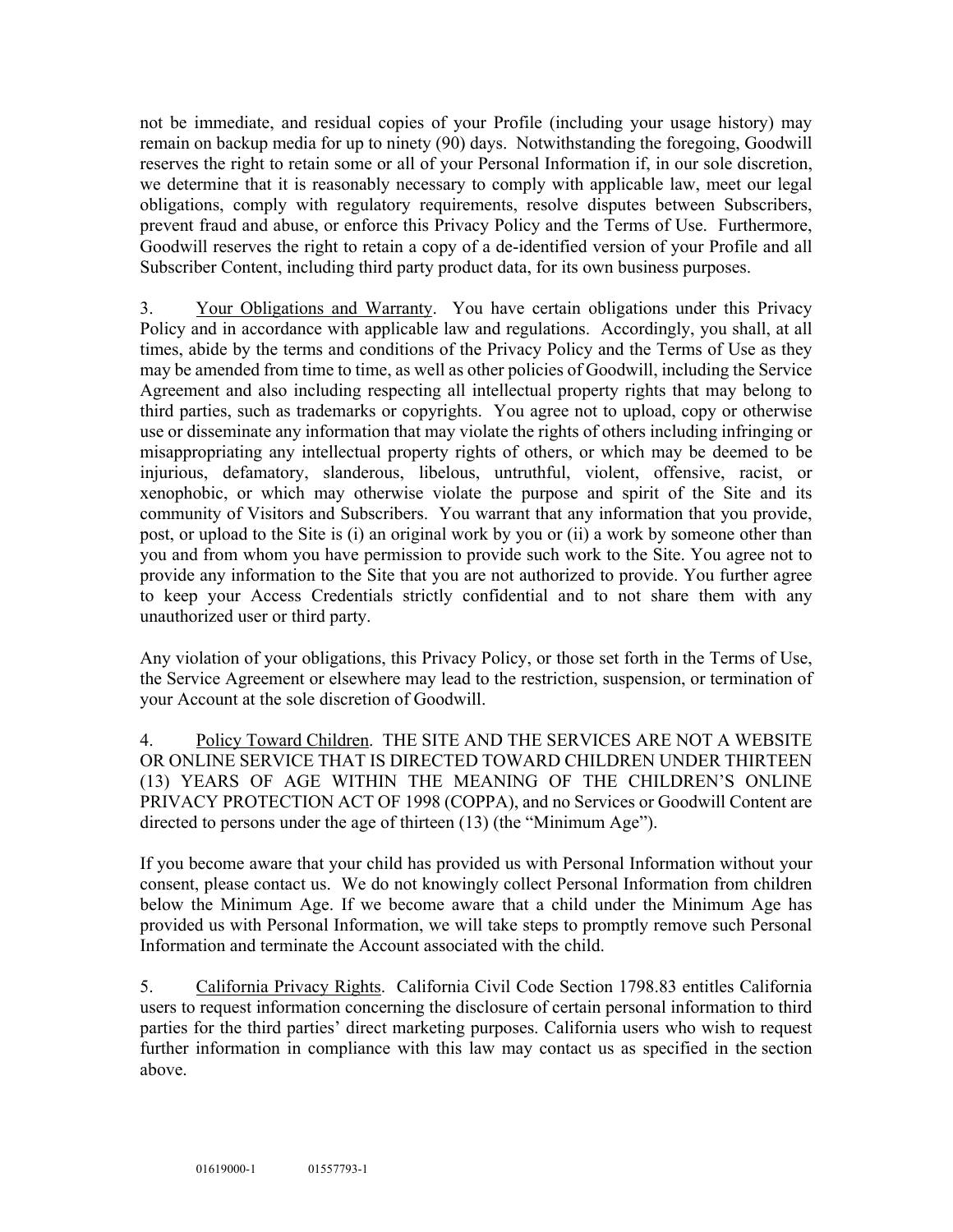6. Consent to Electronic Notice if there is a Security Breach. If we or a recipient is required to provide notice of unauthorized access or other invasion of certain security systems, you agree that we (or they) may do so when required (or voluntarily) by posting a notice on our Site and by sending out a notice by mail or by email to any address(es) we have for you, in our (or their) good faith discretion. You agree that notice to you will count as notice to others for whom you are acting, and agree to pass the notice on to them.

7. Grant of License.Subject to the terms and conditions of this Privacy Policy and the Terms of Use, by accessing or using the Site or Services, you acknowledge, consent to, and hereby grant to Goodwill a perpetual, non-exclusive, fully paid-up, and royalty-free license to use, display, modify, make derivative works of, obfuscate, de-identify, encode, translate, copy, transmit, or sublicense your Personal Information throughout the universe for our own commercial, research, and quality improvement purposes.

## **D. DELIVERY AND RECEIPT OF PERSONAL INFORMATION.**

1. Receipt and Delivery of Personal Information. You expressly acknowledge and agree that Goodwill, its members, directors, officers, employees, and agents shall have no responsibility or liability whatsoever associated with any Personal Information prior to its Receipt by Goodwill Equipment from any Subscriber or Visitor, or following the Delivery of Personal Information by the Goodwill Equipment to any Subscriber or Visitor.

"*Goodwill Equipment*" shall be defined as any server, firewall, database or other equipment on which the Services or underlying software are hosted including such equipment that is owned by Goodwill or our service providers that provide hosting and other services for provisioning and maintaining the Site platform.

"*Receipt*" shall be defined as the instant at which any portion of your Personal Information, is detected or received by the Goodwill Equipment from a communication path (for example, a wired and/or wireless communication path or link) over which your Personal Information is transmitted by a Subscriber or Visitor that is authorized to access or use the Services.

"*Delivery*" shall be defined as the instant at which any portion of your Personal Information, is transmitted by the Goodwill Equipment and enters a communication path (for example, a wired and/or wireless communication path or link) over which the Personal Information is transmitted to a Subscriber or Visitor that is authorized to access or use the Services.

You expressly acknowledge and agree that Goodwill shall have no responsibility whatsoever for any breach, loss, or theft of any Personal Information on any device of Subscriber or Visitor that can access or use the Site Services, or during transmission (before receipt or after delivery) of such Personal Information to or from the Goodwill Equipment.

2. Indemnification.You agree to the fullest extent permitted by applicable law to forever defend, indemnify, and hold harmless Goodwill and its employees, directors, officers, successors, and assigns, including the service providers (the "Indemnified Parties") from any and all loss, cost, liability, and expense (including reasonable attorneys' and experts' fees)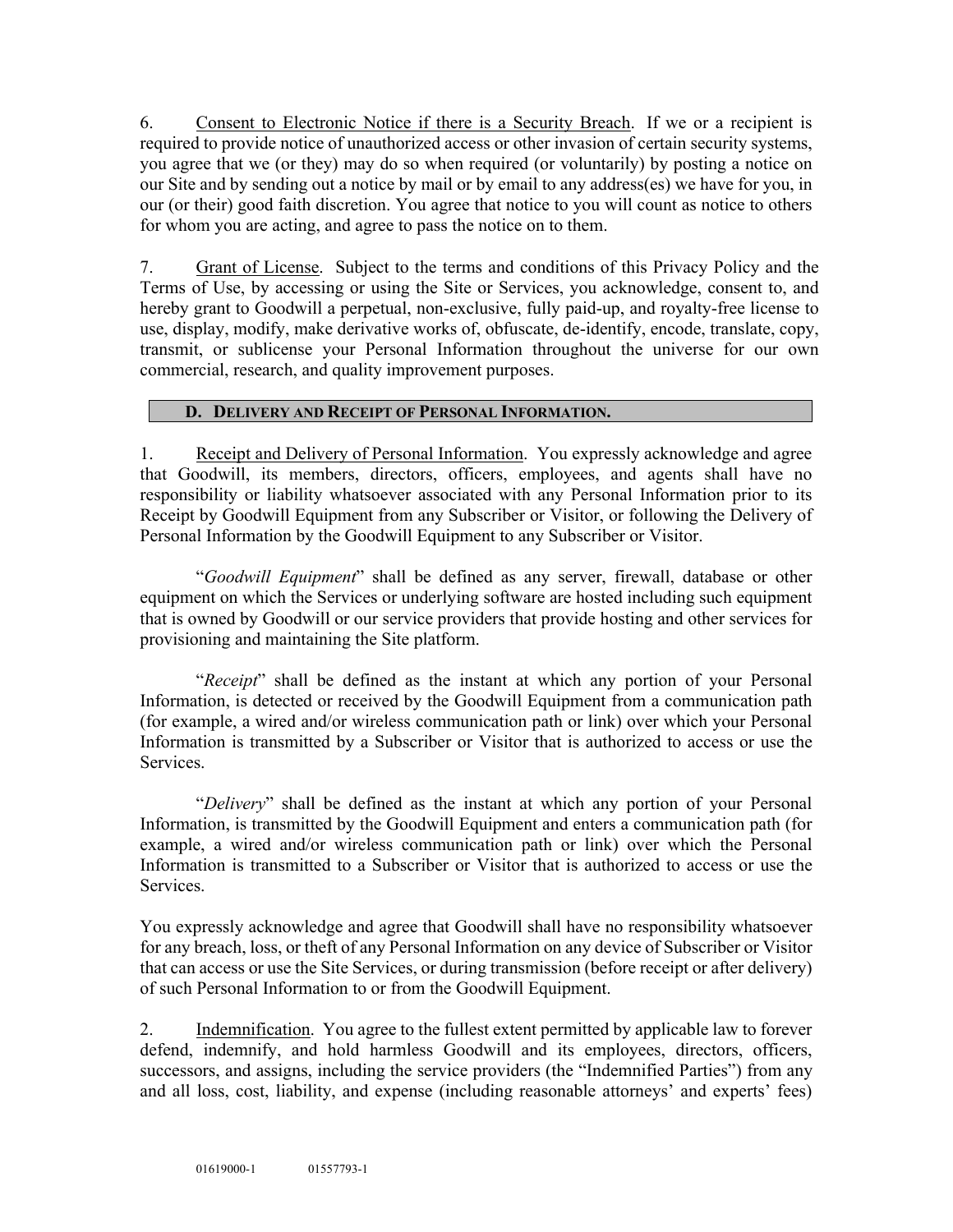arising out of any Visitor, Subscriber, their Internet service provider, or your own use, storage, duplication, copying, modification, transmission, loss, or theft of any Personal Information (i) after the Delivery from the Goodwill Equipment of such Personal Information to Visitor, Subscriber, or third party including any Internet service provider, or (ii) prior to the Receipt by the Goodwill Equipment of such Personal Information.

The Indemnified Parties reserve the right, at our own expense, to assume the exclusive defense and control of any matter otherwise subject to indemnification by you. In that event, you shall have no further obligation to provide defense to the Indemnified Parties in that matter, but shall remain responsible to reimburse Goodwill and each of the Indemnified Parties for their respective defense expenses. This section shall survive the termination or cancellation of this Privacy Policy or any termination or suspension of your use of or access to all or any aspect of the Services.

### **E. APPLICATION OF THIS PRIVACY POLICY.**

This Privacy Policy applies to the Site and the Services and does not extend to anything that is inherent in the operation of any third party website, the Internet, or any other network via which the Services are used or accessed as such third party websites, the Internet, and the other networks may be covered by other terms of use or privacy policies that are beyond our control and which may be inconsistent with the terms and conditions of this Privacy Policy or the Terms of Use. This Privacy Policy is not to be applied in any manner contrary to applicable law or governmental regulation.

Goodwill is not responsible for the privacy practices or the content of any third party websites or services with which the Site communicates or is linked other than as expressly detailed in this Privacy Policy or the Terms of Use. By clicking on a link, logo or any item associated with a third party site, please note that you may be exiting the Site and the protections afforded by this Privacy Policy and the Terms of Use. These third party websites or entities may be governed by their own privacy policies, may send their own cookies or beacons to you, or may collect and/or distribute your Personal Information. We urge you to review carefully the privacy policy of any such third party website or entity prior to accessing or using their services, or providing any of your Personal Information to them.

Your correspondence with, access to, or business dealings through such third party websites or entities, including payment for and delivery of goods or services, and any other terms, conditions, warranties or representations associated with such dealings, are made at your own risk and are solely between you and such third party websites or entities. Please note that we do not guarantee and are not responsible for the content of such third party websites or entities. You acknowledge and agree that Goodwill is not responsible or liable, directly or indirectly, for any damage, expense or loss caused or alleged to be caused by or in connection with your use of or reliance on any such content, advertising, products, services or other materials available on or through any such third party websites or entities.

#### **F. CONTROL OF YOUR INFORMATION.**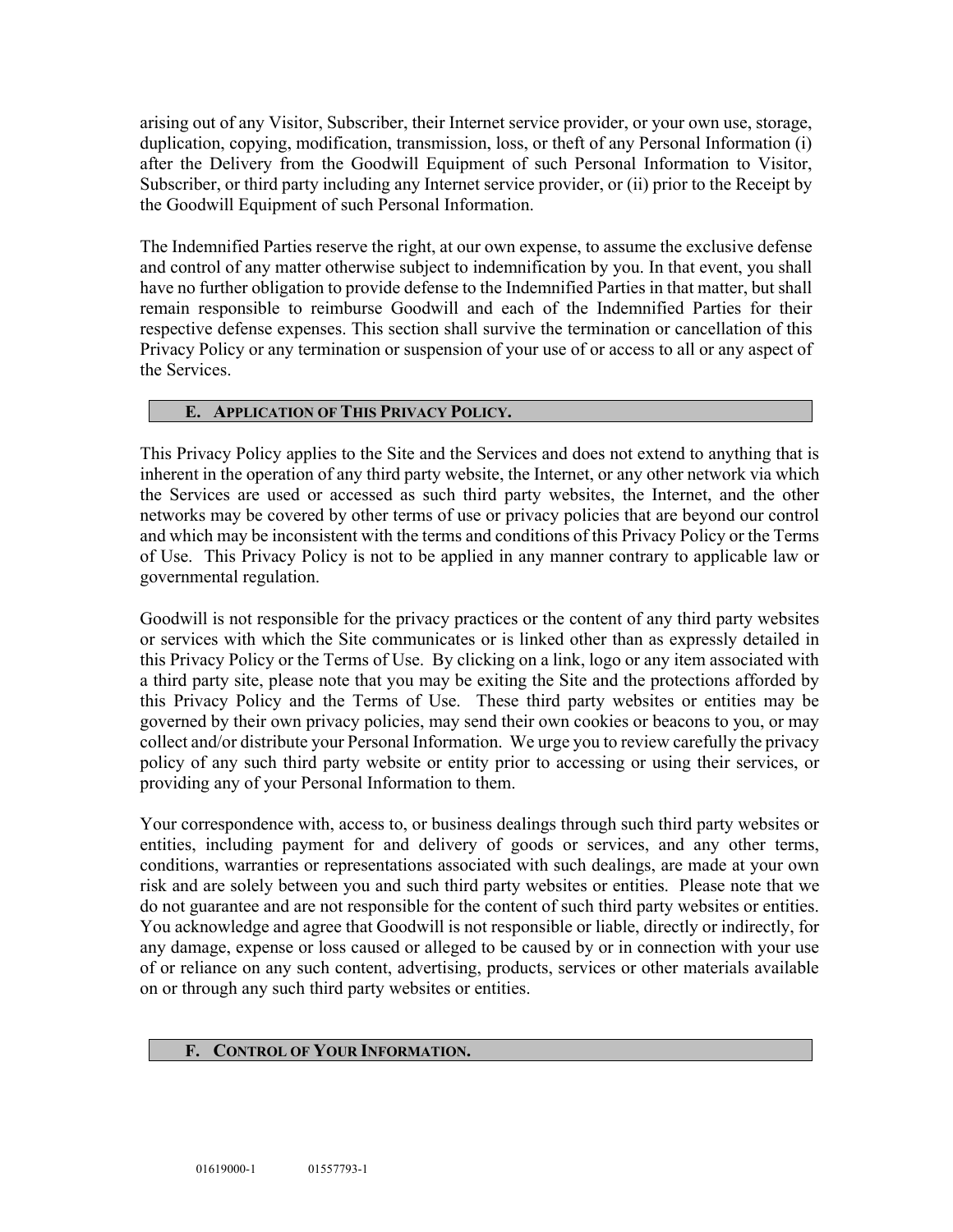You have a variety of rights regarding the use and control of your user information. Upon request, Goodwill will provide you with information about whether we hold any of your user information.

You may request to delete or modify your personal account and/or any user information you may have voluntarily submitted to us (e.g., information that you provide to register for a Goodwill event) if you wish to do so. You may also ask to opt-out of marketing communications (you can exercise this right by clicking on the "unsubscribe" or "opt-out" link in the marketing emails we send you. To opt out of other forms of marketing, please contact us using the details below).

If you are a resident in the European Economic Area ("EEA"), you may also ask us: to access, correct, update or delete your user information; you may object to our processing of this information, ask us to restrict our processing of your user information, or request portability of your user information. Similarly, if we have collected and processed your user information with your consent, then you can withdraw your consent at any time. However, please note that withdrawing your consent will not affect the lawfulness of any processing we conducted prior to your withdrawal, nor will it affect processing of your user information conducted in relation on lawful processing grounds other than consent. You also have a right to complain to a data protection authority about our collection and use of your user information. For more information, please contact us using the details below.

California Residents Only: If you are a California resident, you are entitled to request notice of certain information about the user information that we may share with third parties for marketing purposes (e.g., the categories of user information shared, and contact information of applicable third parties), as well as request that we disclose to you what personal information we collect, use, disclose and sell about you, and the right to request deletion of personal information we collect or maintain about you. If you would like to exercise any of these rights, please contact us using the details below.

Nevada Consumers Only: If you would like to submit a request pursuant to Nevada Senate Bill 220, please contact us as provided below.

If you make a request under this section, keep in mind that we may ask you for additional information to confirm your identity to ensure that we are providing access to information about the correct person. We will do our best to respond to your request within 30 days and, in any event, we will respond within the timeframe required by applicable data protection and/or consumer privacy law.

#### **CONTACTING US**

If you have any questions about this Privacy Policy, the Site or the Services, you may contact Goodwill Customer Service by phone at **Exercise 1986** and the service by phone at **Exercise** 2011 **Customer Service** by phone at **Exercise** 2012 **Customer Service** by phone at **Exercise** 2012 **Customer Service** 30 and 2013 or send your questions in writing to:

 $\mathcal{L}_\text{max}$  and  $\mathcal{L}_\text{max}$